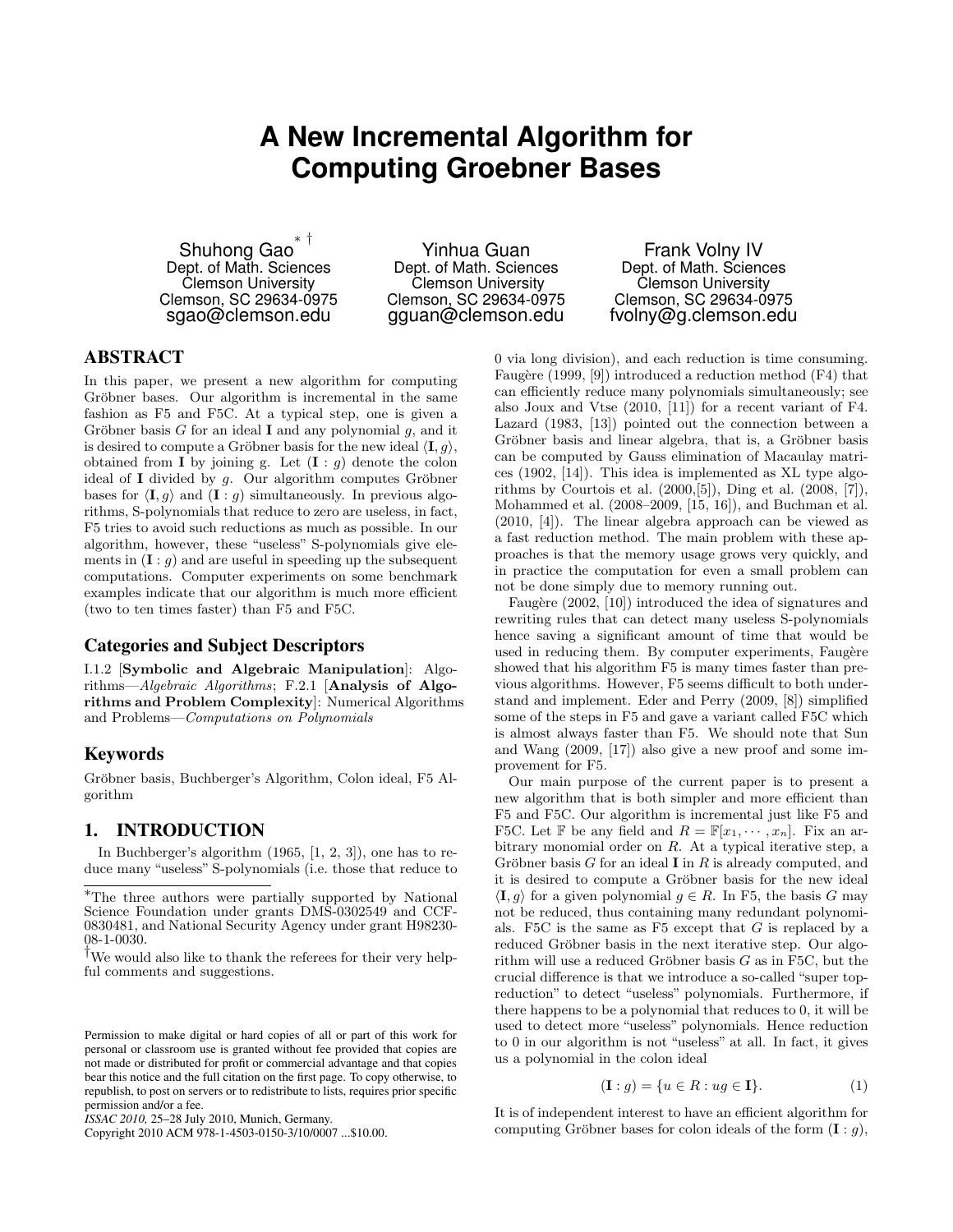as it is a routine repeatedly used in primary decomposition, especially in separating components of different dimensions.

In Section 2, we shall present a relation between the Gröbner bases of  $\langle I, g \rangle$  and  $(I : g)$ . This is based on the exact sequence of R-modules:

$$
0 \longrightarrow R/(\mathbf{I}:g) \longrightarrow R/\mathbf{I} \longrightarrow R/\langle \mathbf{I}, g \rangle \longrightarrow 0
$$

where the second morphism is defined by multiplication by  $q$ , which is injective by the definition in  $(1)$ , and the third is the canonical morphism. The exactness of the sequence implies that

$$
\dim_{\mathbb{F}}(R/\mathbf{I}) = \dim_{\mathbb{F}}(R/\langle \mathbf{I}, g \rangle) + \dim_{\mathbb{F}}(R/(\mathbf{I}:g)). \tag{2}
$$

For an arbitrary ideal I, we show in Section 2 how to compute F-linear bases for all of these vector spaces from a given Gröbner basis for **I**. In particular, we have the following result.

**Theorem.** Suppose **I** is a zero-dimensional ideal in  $R =$  $\mathbb{F}[x_1, \dots, x_n]$ . Let  $N = \dim_{\mathbb{F}}(R/\mathbf{I})$  (which is equal to the number of common solutions of I over the algebraic closure of  $\mathbb{F}$ , counting multiplicities). Then, given a Gröbner basis for I (under any monomial order) and a polynomial  $q \in R$ , Gröbner bases for  $\langle \mathbf{I}, g \rangle$  and  $(\mathbf{I} : g)$  can be computed deterministically using  $O((nN)^3)$  operations in F.

The time complexity claimed by the theorem is of interest only when N is small compared to n (say  $N = n^{\mathcal{O}(1)}$ ). For when N is large or  $\infty$ , we introduce an enhanced algorithm in Section 3. We shall define regular top-reductions and super top-reductions, as well as J-polynomials and J-signatures for any pair of polynomials. A J-polynomial means the joint of two polynomials, which is different from an S-polynomial but plays a similar role. Our algorithm is very similar to Buchberger's algorithm, where we replace S-polynomials by J-polynomials and "reduction" by "regular top-reduction". There are, however, two new features: (a) a super topreduction is introduced to detect a useless J-polynomial, and (b) each reduction to zero gives a polynomial in  $(I : g)$  and is subsequently used in detecting future useless J-polynomials. We have implemented the resulting algorithm in Singular. In Section 4, we present some comparisons with F5 and F5C. Our computer experiments on several benchmark examples show that the new algorithm is more efficient, often two to ten times faster than F5 and F5C.

#### 2. THEORY

We give a computational proof for the correspondence of linear bases for the equation (1) and the theorem mentioned in the previous section. The proof itself is more important than the theorem for our algorithm presented in the next section.

Let **I** be an arbitrary ideal in  $R = \mathbb{F}[x_1, \ldots, x_n]$  and g any polynomial in  $R$ . Suppose we know a Gröbner basis  $G$  for **I** with respect to some monomial order ≺. Then we can find the standard monomial basis for  $R/I$ :

$$
B(\mathbf{I}) = \{x^{\alpha_1} = 1, x^{\alpha_2}, \dots, x^{\alpha_N}\},
$$

that is,  $B(I)$  consists of all the monomials that are not reducible by  $LM(I)^{1}$  Then  $B(I)$  is a linear basis for  $R/I$  over  $\mathbb F$ . We assume the monomials in  $B(I)$  are ordered in increasing order, that is,  $x^{\alpha_i} \prec x^{\alpha_j}$  whenever  $i < j$ . Please note that when **I** is not 0-dimensional, N is  $\infty$  and it is possible that there are infinitely many monomials between some two monomials in  $B(I)$  (especially for lex order). The following proof is for an arbitrary ideal I.

Suppose

$$
\begin{pmatrix} x^{\alpha_1} \\ x^{\alpha_2} \\ \vdots \\ x^{\alpha_N} \end{pmatrix} \cdot g \equiv \begin{pmatrix} h_1(x) \\ h_2(x) \\ \vdots \\ h_N(x) \end{pmatrix} \pmod{G} \qquad (3)
$$

$$
= A(x^{\alpha_1}, x^{\alpha_2}, \dots, x^{\alpha_N})^T, \qquad (4)
$$

where  $h_i \in \text{span}_{\mathbb{F}}(x^{\alpha_1}, \dots, x^{\alpha_N}), 1 \le i \le N$ , that is, each  $h_i$  is the normal form of  $x^{\alpha_i} \cdot g \mod G$ , and  $A \in \mathbb{F}^{N \times N}$  is a matrix with the  $i^{th}$  row representing the coefficients of  $h_i$ ,  $1 \leq i \leq N$ .

Note the matrix  $A$  in  $(4)$  has an important property that is useful for finding points (or solutions) of the algebraic variety defined by the ideal I. In fact, when I is zero-dimensional, the eigenvalues of A correspond to the values of the polynomial g when evaluated at the points in the variety of  $I$  (and the corresponding eigenvectors are determined by the points alone, independent of  $q$ ); for more details see Chapter 2 in [6].

Now apply the following row operations to both sides of (3) (equivalently (4)):

- (R1) for  $1 \leq i < j \leq N$  and  $a \in \mathbb{F}$ , subtract from the  $j^{th}$  row by the  $i^{th}$  row multiplied by a (i.e.  $A_j := A_j - a A_i$ ),
- (R2) for  $a \in \mathbb{F}$  with  $a \neq 0$ , multiply the  $i^{th}$  row by a.

This means that we only apply row operations *downward* as one would perform Gauss elimination (to equation (4)) to get a triangular matrix. For example, suppose  $x^{\beta}$  is the leading monomial of  $h_1(x)$ . We can use  $h_1(x)$  to eliminate the term  $x^{\beta}$  in all  $h_j(x)$ ,  $2 \leq j \leq N$ . In fact, we only need to eliminate it if it's the leading term. Then continue with the leading monomial of the resulting  $h_2(x)$  and so on. Since a monomial order is a well ordering, there is no infinite decreasing sequence of monomials, hence each  $h_i(x)$  needs only be reduced by finitely many rows above it (even if there are infinitely many rows about the row of  $h_i(x)$ ). Therefore, using downward row operations, the right hand side of (3) can be transformed into a quasi-triangular form, say

$$
\begin{pmatrix} u_1(x) \\ u_2(x) \\ \vdots \\ u_N(x) \end{pmatrix} \cdot g \equiv \begin{pmatrix} v_1(x) \\ v_2(x) \\ \vdots \\ v_N(x) \end{pmatrix} \pmod{G}, \qquad (5)
$$

where  $u_i(x)$  and  $v_i(x)$  are in  $\text{span}_{\mathbb{F}}(x^{\alpha_1}, \ldots, x^{\alpha_N})$ , and for each  $1 \leq i, j \leq N$  with  $v_i(x) \neq 0$  and  $v_j(x) \neq 0$ , we have  $LM(v_i(x)) \neq LM(v_i(x))$ , i.e. the nonzero rows of the right hand side have distinct leading monomials.

Since row operations are downward only, and the  $B(I)$  are written in increasing order, we have that each  $u_i(x)$  is monic and

$$
LM(u_i(x)) = x^{\alpha_i}, \ 1 \le i \le N.
$$

Let

$$
G_0 = G \cup \{u_i(x) : 1 \le i \le N \text{ with } v_i(x) = 0\}, \text{ and}
$$
  
\n
$$
G_1 = G \cup \{v_i(x) : 1 \le i \le N\}.
$$

<sup>&</sup>lt;sup>1</sup>We say that a polynomial  $f$  is reducible by a set of polynomials G if  $LM(f)$  is divisible by  $LM(g)$  for some  $g \in G$ .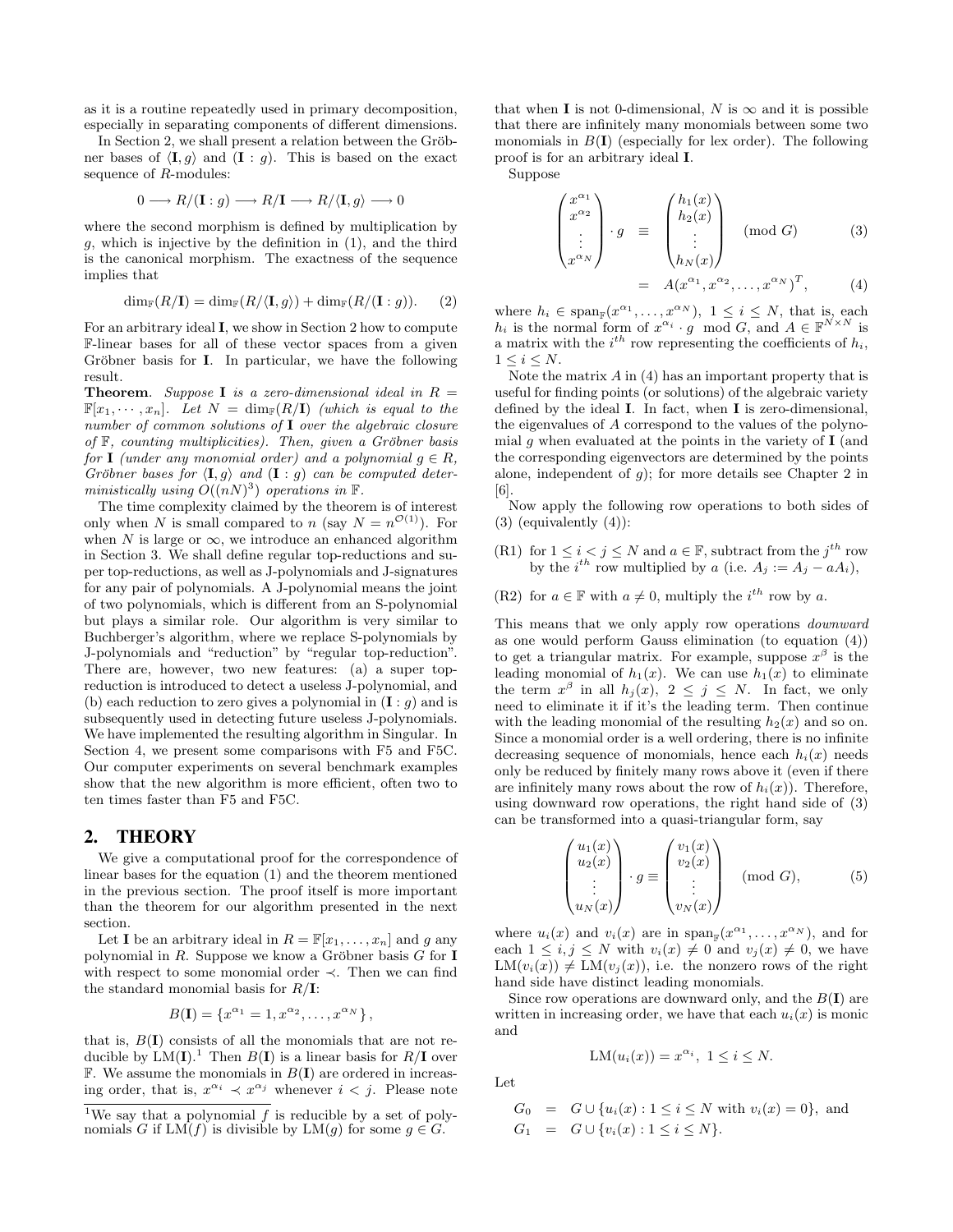Certainly,  $G_1 \subseteq \langle \mathbf{I}, g \rangle$  and  $G_0 \subseteq (\mathbf{I} : g)$  (as  $u_i(x) \cdot g \in \mathbf{I}$ whenever  $v_i(x) = 0$ . We prove the following:

- (a)  $G_0$  is a Gröbner basis for  $(\mathbf{I}: g)$ , and
- (b)  $G_1$  is a Gröbner basis for  $\langle \mathbf{I}, g \rangle$ .

Since (5) is obtained from (3) by downward row operations, there is an upper triangular nonsingular matrix  $\tilde{M} \in \mathbb{F}^{N \times N}$ (with each row containing only finitely many nonzero entries) such that

$$
(u_1(x),\ldots,u_N(x))^T = M (x^{\alpha_1},\ldots,x^{\alpha_N})^T,
$$

and

$$
(v_1(x),...,v_N(x))^T = M (h_1(x),...,h_N(x))^T.
$$

Even though  $N$  could be infinite,  $M$  does have an inverse  $M^{-1}$  with each row containing only finitely many nonzero entries. For any  $w(x) \in R/\mathbf{I}$ , we can write it as

$$
w(x) = \sum_{i=1}^{N} w_i x^{\alpha_i}, \ w_i \in \mathbb{F},
$$
\n(6)

where there are only finitely many nonzero  $w_i$ 's. Let

$$
(c_1,...,c_N) = (w_1,...,w_N)M^{-1} \in \mathbb{F}^N.
$$

Note that the vector  $(c_1, \ldots, c_N)$  contains only finitely many nonzero entries, as it is a linear combination of finitely many rows of  $M^{-1}$ . Then we have

$$
w(x) = (w_1, ..., w_N)M^{-1}M(x^{\alpha_1}, ..., x^{\alpha_N})^T
$$
  
=  $(c_1, ..., c_N)(u_1(x), ..., u_N(x))^T$ ,

i.e.

$$
w(x) = \sum_{i=1}^{N} c_i u_i(x),
$$
 (7)

and

$$
w(x) \cdot g = (w_1, ..., w_N)(x^{\alpha_1}, ..., x^{\alpha_N})^T \cdot g
$$
  
\n
$$
\equiv (w_1, ..., w_N)M^{-1}M(h_1(x), ..., h_N(x))^T
$$
  
\n
$$
= (c_1, ..., c_N)(v_1(x), ..., v_N(x))^T,
$$

i.e.

$$
w(x) \cdot g \equiv \sum_{i=1}^{N} c_i v_i(x) \pmod{G}.
$$
 (8)

For (a), to prove that  $G_0$  is a Gröbner basis for  $(\mathbf{I}: g)$ , it suffices to show that each  $f \in (\mathbf{I} : g)$  can be reduced to zero by  $G_0$  via long division. Indeed, for any  $f \in (\mathbf{I} : g)$ , since G is a Gröbner basis, f can be reduced by G to some  $w(x)$  as in  $(6)$ . Then, by  $(7)$  and  $(8)$ , we have

$$
f \equiv w(x) \equiv \sum_{i=1}^{N} c_i u_i(x) \pmod{G},
$$

and

$$
f \cdot g \equiv w \cdot g \equiv \sum_{i=1}^{N} c_i v_i(x) \pmod{G}.
$$

As  $f \in (\mathbf{I} : g)$ , we have  $f \cdot g \in \mathbf{I}$ , so  $f \cdot g \equiv 0 \pmod{G}$ . This implies that  $\sum_{i=1}^{N} c_i v_i(x) = 0$ , hence  $c_i = 0$  whenever  $v_i(x) \neq 0$ , as the nonzero  $v_i(x)$ 's have distinct leading monomials. Thus

$$
f \equiv w(x) \equiv \sum_{u_i \in G_0} c_i u_i(x) \pmod{G}.
$$
 (9)

This implies that  $f$  can be reduced to 0 by  $G_0$  via long division. Therefore,  $G_0$  is a Gröbner basis for  $(\mathbf{I} : g)$ .

For (b), for any  $f \in \langle I, g \rangle$ , there exists  $w(x)$  of the form (6) such that

$$
f \equiv w(x) \cdot g \pmod{G}.
$$

By (8),

$$
f \equiv w(x) \cdot g \equiv \sum_{i=1}^{N} c_i v_i(x) = \sum_{v_i(x) \neq 0} c_i v_i(x) \pmod{G}.
$$
 (10)

Hence f can be reduced to 0 by  $G \cup \{v_i(x): 1 \leq i \leq N\}$ via long division. This shows that  $G_1$  is a Gröbner basis for  $\langle \mathbf{I}, g \rangle$ .

Now we explicitly describe  $B(I: q)$  and  $B(\langle I, q \rangle)$ , the standard monomial bases for  $R/(\mathbf{I}: g)$  and  $R/\langle \mathbf{I}, g \rangle$ , respectively. We first show that

$$
B(\mathbf{I}:g) = \{x^{\alpha_j} : 1 \le j \le N \text{ and } v_j(x) \ne 0\}.
$$
 (11)

Since  $\mathbf{I} \subseteq (\mathbf{I}:g)$ , we have

$$
B(\mathbf{I}:g) \subseteq B(\mathbf{I}) = \{x^{\alpha_1}, \dots, x^{\alpha_N}\}.
$$

Recall that  $LM(u_j(x)) = x^{\alpha_j}$ ,  $1 \leq j \leq N$ . For each  $1 \leq$  $j \leq N$ , if  $v_j(x) = 0$ , then  $u_j(x) \in G_0$ , so  $x^{\alpha_j} \notin B(\mathbf{I}: g)$ . If  $v_j(x) \neq 0$ , we claim that there is no  $f \in (I : g)$  such that  $LM(f) = x^{\alpha_j}$ . Suppose otherwise. Then  $f \equiv w(x)$ (mod G) for some  $w(x)$  as in (6) and  $LM(w(x)) = LM(f)$  =  $x^{\alpha_j}$ . By (9),  $x^{\alpha_j}$  must be equal to the leading monomial of some  $u_i(x) \in G_0$ , hence  $u_j(x) \in G_0$ . This contradicts the assumption that  $v_j(x) \neq 0$ . Hence (11) holds.

Next we claim that

$$
B(\langle \mathbf{I}, g \rangle) = B(\mathbf{I}) \setminus \{LM(v_i(x)) : 1 \le i \le N\}.
$$
 (12)

This holds, as the equation (10) implies that the leading monomial of any  $f \in \langle I, g \rangle$  is either divisible by LM(G) or equal to some  $LM(v_i(x))$ , where  $v_i(x) \neq 0, 1 \leq i \leq N$ .

Now back to the proof of the theorem. The equation (2) follows from the equations (11) and (12), as the leading monomials of the nonzero  $v_i(x)$  are distinct and are contained in  $B(I)$ . When **I** is zero-dimensional, the normal forms  $h_i(x)$  in (3) can be computed in time cubic in  $nN$ , say by using the border basis technique [12], and Gauss elimination also needs cubic time. Hence the claimed time complexity follows.

Finally, we make a few observations concerning the above proof. They will be the basis for our algorithm below.

- LM $(u_i(x)) = x^{\alpha_i}$ , so  $u_i$  is not divisible by LM $(G)$ , for all  $1 \leq i \leq N$ . The monomial  $x^{\alpha_i}$  is an index for the corresponding row in (3), which will be called a signature.
- For any i with  $v_i(x) \neq 0$ , LM $(u_i(x))$  is not divisible by  $LM(G_0)$ . This follows from (11).
- $\bullet$  In the process of computing the Gröbner bases, whenever we get some  $u \cdot q \equiv 0 \pmod{G}$ , we add u to  $G_0$ . So we never need to consider any u' such that  $LT(u')$ is divisible by  $LT(u)$ .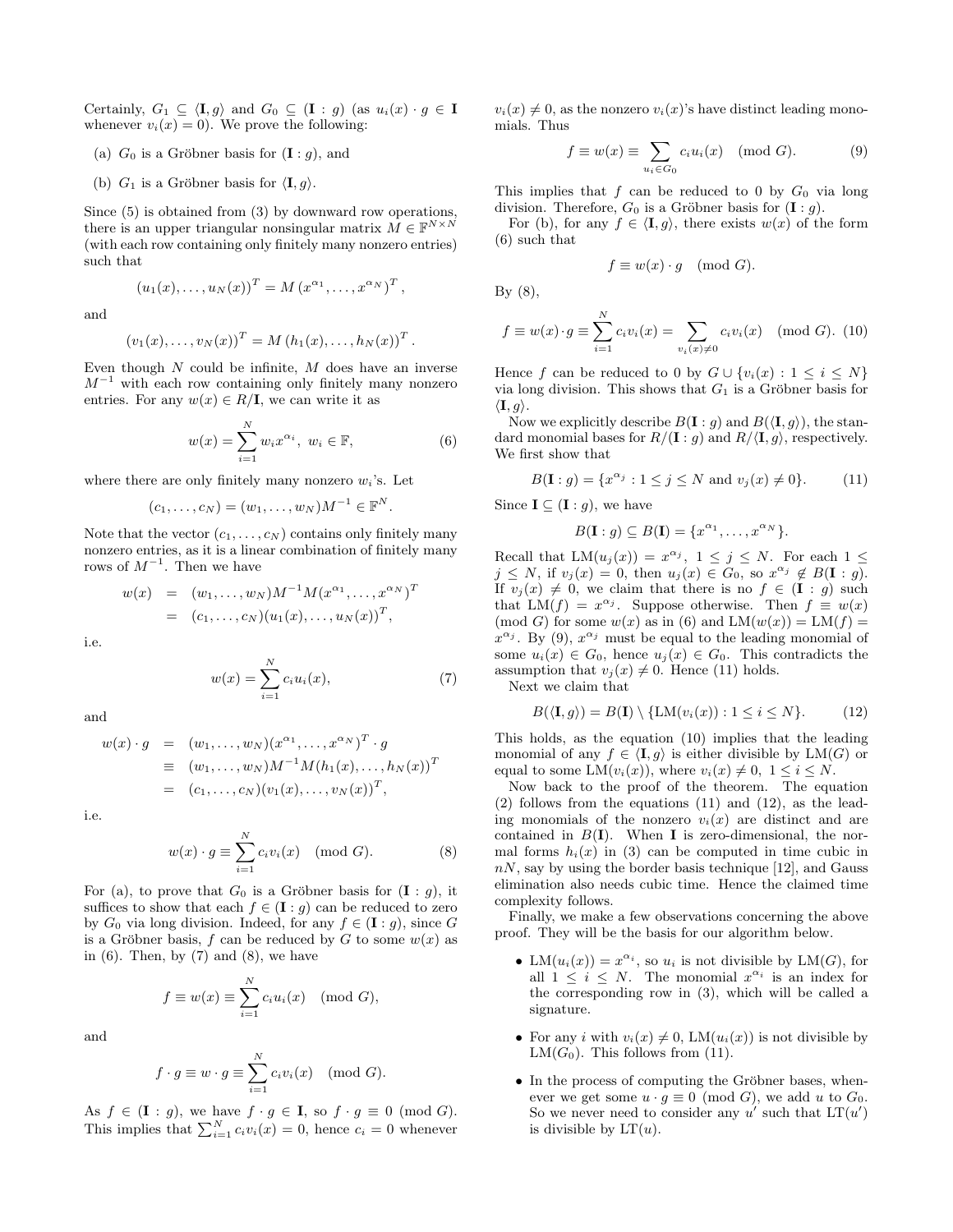$\bullet$  Both  $G_0$  and  $G_1$  have many redundant polynomials. We do not want to store most of them.

We need to decide which rows to store and how to perform row operations while many rows are missing. In the next section, we shall introduce regular top-reductions to emulate the row operations above and super top-reductions to detect rows that need not be stored.

## 3. ALGORITHM

Our algorithm computes a Gröbner basis for  $(I : q)$  in the process of computing a Gröbner basis for  $\langle I, g \rangle$ . The Gröbner basis for  $(I : g)$  is stored in the list H in the algorithm described in figure 1. If one does not need a Gröbner basis for  $(I : g)$ , one is free to retain only the leading monomials of  $H$ . This improves efficiency when only the Gröbner basis for  $\langle I, g \rangle$  is required. We provide Singular code for this version at http://www.math.clemson.edu/∼sgao/code/g2v.sing.

Let  $R = \mathbb{F}[x_1, \dots, x_n]$  with any fixed monomial order  $\prec$  as above. Let  $G = \{f_1, f_2, \ldots, f_m\}$  be any given Gröbner basis for **I** and let  $g \in R$ . Consider all pairs  $(u, v) \in R^2$  satisfying

$$
ug \equiv v \pmod{G}.
$$
 (13)

Certainly,  $G \subset \langle I, g \rangle$  and  $G \subset (I : g)$ . That is, we have the trivial solutions  $(f_1, 0), (f_2, 0), \ldots, (f_m, 0)$  and

$$
(0, f_1), (0, f_2), \dots, (0, f_m). \tag{14}
$$

The first nontrivial solution for  $(13)$  is  $(1, g)$ .

We need to introduce a few concepts before proceeding. For any pair  $(u, v) \in R^2$ , LM $(u)$  is called the **signature** of  $(u, v)$ . We make the convention that  $LM(0) = 0$ . Our definition of signature is similar in purpose to that of Faugère [10]. To simulate the row operation (R1), we introduce the concept of regular top-reduction. Our regular top-reduction is similar to the top-reduction used by Faugère  $[10]$ , but our use of super top-reduction below seems to be new. We say that  $(u_1, v_1)$  is **top-reducible** by  $(u_2, v_2)$  if

(ii) LM(tu<sub>2</sub>) 
$$
\preceq
$$
 LM(u<sub>1</sub>) where  $t = \frac{\text{LM}(v_1)}{\text{LM}(v_2)}$ .

The corresponding top-reduction is then

(i)  $LM(v_2) | LM(v_1)$ , and

$$
(u_1, v_1) - ct(u_2, v_2) \equiv (u_1 - ctu_2, v_1 - ctv_2) \pmod{G},
$$

where  $c = LC(v_1)/LC(v_2)$ . The effect of a top-reduction is that the leading monomial in the v-part is canceled. A top-reduction is called super, if

$$
LM(u_1 - ctu_2) \prec LM(u_1),
$$

that is, the leading monomial in the u-part is also canceled. A super top-reduction happens when

$$
LM(tu_2) = LM(u_1)
$$
 and  $\frac{LC(u_1)}{LC(u_2)} = \frac{LC(v_1)}{LC(v_2)}$ .

A top-reduction is called regular if it is not super. The signature is preserved by regular top-reductions, but not by super top-reductions.

In our algorithm, we only perform regular top-reductions. We also keep all the  $u$  monic (or 0 for trivial solutions). Hence, for each regular top-reduction of  $(u_1, v_1)$  by  $(u_2, v_2)$ where  $u_1$  and  $u_2$  are monic, we perform the following steps:

- $u := u_1 ctu_2$ , and  $v := v_1 ctv_2$  where  $t = \frac{LM(v_1)}{LM(v_2)}$  $\mathrm{LM}_{(v_2)}$ and  $c = LC(v_1)/LC(v_2);$
- if  $LM(u_1) = tLM(u_2)$  then  $u := u/(1-c)$  and  $v :=$  $v/(1-c);$
- $u := \text{Normal}(u, G)$  and  $v := \text{Normal}(v, G)$ , the normal forms of  $u$  and  $v$  modulo  $G$ .

Note that, if  $LM(u_1) = tLM(u_2)$  and  $c = 1$ , then  $(u_1, v_1)$  is super top-reducible by  $(u_2, v_2)$ . We never perform super topreductions in our algorithm. In the case that  $(u_1, v_1)$  is not regular top-reducible by other pairs known but is super topreducible, we discard the pair  $(u_1, v_1)$ , which corresponds to a row in the equation (5) that needs not be stored (in this case  $v_1$  is redundant in  $G_1$ ).

Now we introduce a new concept of so-called J-pair for any two pairs of polynomials. Initially, we have the trivial solution pairs in (14) and the pair

$$
(1, v)
$$
, where  $v = \text{Normal}(g, G)$ , assuming  $v \neq 0$ .

We find new solution pairs that are not top-reducible by the known pairs, hence must be stored. For any monomial  $t$ , consider the pair  $t(1, v)$ . If  $t(1, v)$  is not top-reducible by any  $(0, f)$  where  $f \in G$ , then  $t(1, v)$  mod G is super top-reducible by  $(1, v)$ , hence we don't need to store this pair. However, if  $t(1, v)$  top-reducible by some  $(0, f)$  where  $f \in G$ , then the new pair after reduction by  $(0, f)$  may not be top-reducible by  $(1, v)$  any more, hence it must be stored. This means we find the smallest monomial t so that the pair  $t(1, v)$  is topreducible by some  $(0, f)$ . This can happen only if  $tLM(v)$  is divisible by  $LM(f)$  for some  $f \in G$ . Hence t should be such that  $tLM(v) = lcm(LM(v), LM(f))$ . We consider all these t given by  $f \in G$ . More generally, suppose we have computed a list of solution pairs

$$
(u_1, v_1), (u_2, v_2), \ldots, (u_k, v_k), \tag{15}
$$

including the pairs in (14). We consider all pairs  $t(u_i, v_i)$ ,  $1 \leq i \leq k$ , that may be top-reducible by some pair in (15). The t must come from  $lcm(LM(v_i), LM(v_j))$  for some  $j \neq i$ . This leads us to the concept of a joint pair from any two pairs as defined below.

Let  $(u_1, v_1)$  and  $(u_2, v_2)$  be two pairs of polynomials with  $v_1$  and  $v_2$  both nonzero. Let

lcm(LM(v<sub>1</sub>), LM(v<sub>2</sub>)) = t, t<sub>1</sub> = 
$$
\frac{t}{LM(v_1)}
$$
, t<sub>2</sub> =  $\frac{t}{LM(v_2)}$ .

Find  $\max(t_1LM(u_1), t_2LM(u_2))$ , say equal to  $t_iLM(u_i)$ . Then

- $t_iLM(u_i)$  is called the **J-signature** of the two pairs;
- $t_i v_i$  is called the **J-polynomial** of the two pairs;
- $t_i(u_i, v_i) = (t_i u_i, t_i v_i)$  is called the **J-pair** of the two pairs;

where J means "joint". In comparison, the S-polynomial of  $v_1$  and  $v_2$  is  $t_1v_1 - (c_1/c_2)t_2v_2$  where  $c_i = LC(v_i)$ . Hence our J-polynomials are related to S-polynomials. Notice that the J-signature of  $(u_1, v_1)$  and  $(u_2, v_2)$  is the same as the signature of the J-pair of  $(u_1, v_1)$  and  $(u_2, v_2)$ .

The basic idea of our algorithm is as follows. Initially, we have the pair  $(1, g) \mod G$  and the trivial pairs in (14). From these pairs, we form all J-pairs and store them in a list JP. Then take the smallest J-pair from JP and repeatedly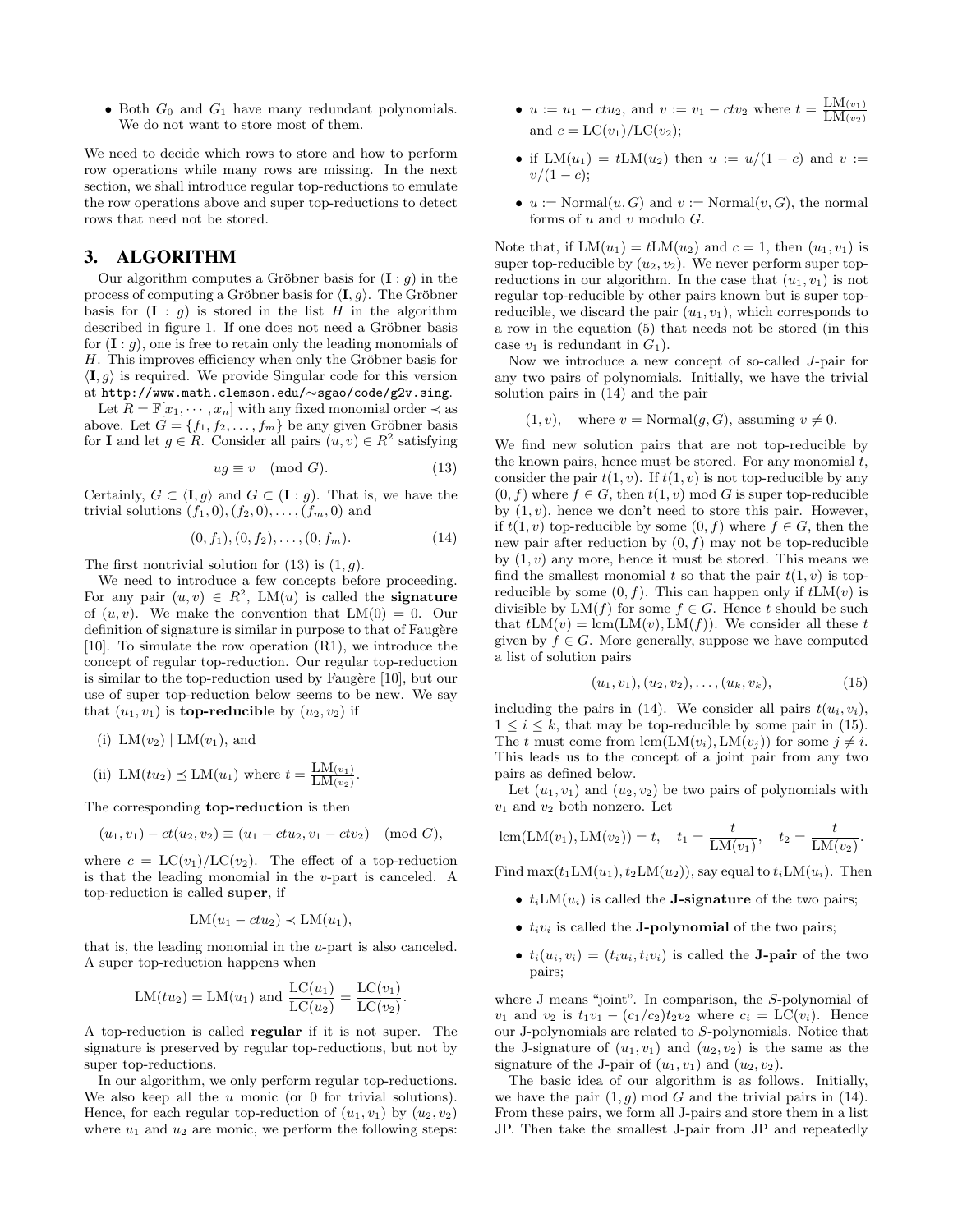perform regular top-reductions until it is no longer regular top-reducible. If the  $v$  part of the resulting pair is zero, then the u part is a polynomial in  $(I : g)$ , and we store this polynomial. If the  $v$  part is nonzero, then we check if the resulting J-pair is super top-reducible. If so, then we discard this J-pair; otherwise, we add this pair to the current Gröbner basis and form new J-pairs and add them to JP. Repeat this process for each pair in JP. The algorithm is described more precisely in Figure 1 below. In the algorithm, we include two options: in first option we only keep the leading monomials of  $u$ 's and there is no need to update  $u$ 's in each regular top-reduction, so we compute a Gröbner basis for  $LM(\mathbf{I}:q)$ ; in the second option, we actually update u in each regular top-reduction as specified above, so we compute a Gröbner basis for  $(I : g)$ .

It can be proved that, when  $JP$  is empty,  $LM(H)$  is a Gröbner basis for LM(I :  $q$ ) and V is a Gröbner basis for  $\langle I, g \rangle$ , which may not be minimal. Also, for each solution  $(u, v)$  to (13), we have either LM $(u)$  is reducible by H, or  $(u, v)$  can be top-reduced to  $(0, 0)$  by  $(U, V)$  (using both regular and super top-reductions). The proof of the algorithm will be included elsewhere for a more general version of this algorithm that needs not be incremental.

It should be remarked that in our algorithm we always pick the J-pair with minimal signature to reduce. This is to emulate the downward row operations of the matrix. The algorithm may not work if one uses another strategy, say picking J-pairs with minimal total degree in the v part.

#### 4. COMPARISONS AND CONCLUSIONS

In order to determine how our algorithm compared to, say F5 and F5C, we computed Gröbner basis for various benchmark examples as provided in [8]. We used the examples and algorithm implementation for F5 and F5C provided by the URL in [8] which was all implemented in the Singular computer algebra system. Our implementation was meant to mirror the F5C implementation in terms of code structure and Singular kernel calls. For example, both implementations use the procedure "reduce" to compute normal form of a polynomial modulo a Gröbner basis. Reasonable differences were unavoidable though. For example, F5C uses Quicksort while  $G^2V$  performs one step of a Mergesort in the function "insertPairs".

All examples considered were over the field of 7583 elements with the graded reverse lexicographic ordering. In addition to the usual wall clock times, several other measures of performance were considered, namely

- 1. Wall clock time (from a single run),
- 2. Extraneous generators,
- 3. Memory usage,
- 4. Count of J-pairs or S-pairs reduced, and
- 5. Count of normal forms computed.

The run-times and ratios of run-times are presented in Table 1. One can see that, for these examples, our algorithm is two to ten times faster than F5 and F5C.

F5, F5C and our algorithm  $G^2V$  are all incremental. That is, given a list of polynomials  $g_1, \ldots, g_m$ , a Gröbner basis is computed for  $\langle g_1, g_2, \ldots, g_i \rangle$  for  $i = 1, 2, \ldots, m$ . Hence, in each iteration, all three algorithms are given a polynomial

| Test Case $(\text{\#generators})$ | F5                                              | F5C     | $\overline{G^2V}$              |
|-----------------------------------|-------------------------------------------------|---------|--------------------------------|
| Katsura <sub>5</sub> (22)         | 1.48                                            | 0.93    | 0.36                           |
| Katsura $6(41)$                   | 2.79                                            | 2.34    | 0.37                           |
| Katsura7 (74)                     | 30.27                                           | 22.76   | 4.64                           |
| Katsura8 (143)                    | 290.97                                          | 177.74  | 29.88                          |
| Schrans-Troost (128)              | 1180.08                                         | 299.65  | 21.34                          |
| F633 (76)                         | 30.93                                           | 29.87   | 2.06                           |
| $Cyclic6$ (99)                    | 28.44                                           | 22.06   | 5.65                           |
| $\overline{\text{Cyclic7 (443)}}$ | 4591.20                                         | 2284.05 | 732.33                         |
| Test Case $(\text{\#generators})$ | $\overline{\mathrm{F5}/\mathrm{G}^2\mathrm{V}}$ |         | $\overline{\mathrm{F5C/G^2V}}$ |
| Katsura5 (22)                     |                                                 | 4.11    | 2.58                           |
| $T^{\prime}$ $\alpha$ $(11)$      |                                                 | $- - -$ | 0.00                           |

| Aatsurað (22)        | 4.11  | 2.98  |
|----------------------|-------|-------|
| Katsura $6(41)$      | 7.54  | 6.32  |
| Katsura $7(74)$      | 6.52  | 4.91  |
| Katsura $8(143)$     | 9.74  | 5.95  |
| Schrans-Troost (128) | 55.30 | 14.04 |
| F633 (76)            | 15.01 | 14.50 |
| $Cyclic6$ (99)       | 5.03  | 3.90  |
| Cyclic $7(443)$      | 6.27  | 3.12  |

Table 1: Run-times in seconds and ratios of runtimes for various test cases in Singular 3.1.0.6 on an Intel Core 2 Quad 2.66 GHz. The #generators refers to a reduced Gröbner basis.

| Test Case $(\#generators)$ | F5   | F <sub>5</sub> C | $\overline{G^2V}$ |
|----------------------------|------|------------------|-------------------|
| Katsura5 (22)              | 61   | 44               | 63                |
| Katsura $6(41)$            | 74   | 65               | 52                |
| Katsura7 (74)              | 185  | 163              | 170               |
| Katsura8 (143)             | 423  | 367              | 335               |
| Schrans-Troost (128)       | 643  | 399              | 189               |
| F633(76)                   | 237  | 217              | 115               |
| Cyclic6(99)                | 202  | 183              | 146               |
| Cyclic7 $(443)$            | 1227 | 1006             | 658               |

Table 2: The number of generators in the Gröbner basis in the last iteration but before computing a reduced Gröbner basis. Of course, F5 never computes the reduced Gröbner basis.

 $g \in R$  and a Gröbner basis G for some ideal I, and they compute a Gröbner basis for  $\langle I, g \rangle$ . The computed Gröbner basis is not necessarily reduced, and any redundant polynomials in the basis will result in extra S-polynomials or J-polynomials to be reduced. Fewer generators at any given time means that fewer S-polynomials or J-polynomials need to be considered. F5 uses G as it was computed, so may not be reduced, however, F5C and our algorithm always replace  $G$  by a reduced Gröbner basis. Table 2 lists the number of polynomials in the Gröbner bases that were output by each algorithm on the last iteration of each example. Computation time is not the only limiting factor in a Gröbner basis computation. Storage requirements also limit computation. Table 3 lists the maximum amount of memory each algorithm needed in the processing of examples. Again, we cannot make generalizations from the memory results because this is only one possible implementation of each algorithm in one possible CAS.

The last two criteria were also measured, but the results were not nearly as interesting. Each algorithm outperformed the other (and usually not by much) in nearly half the examples.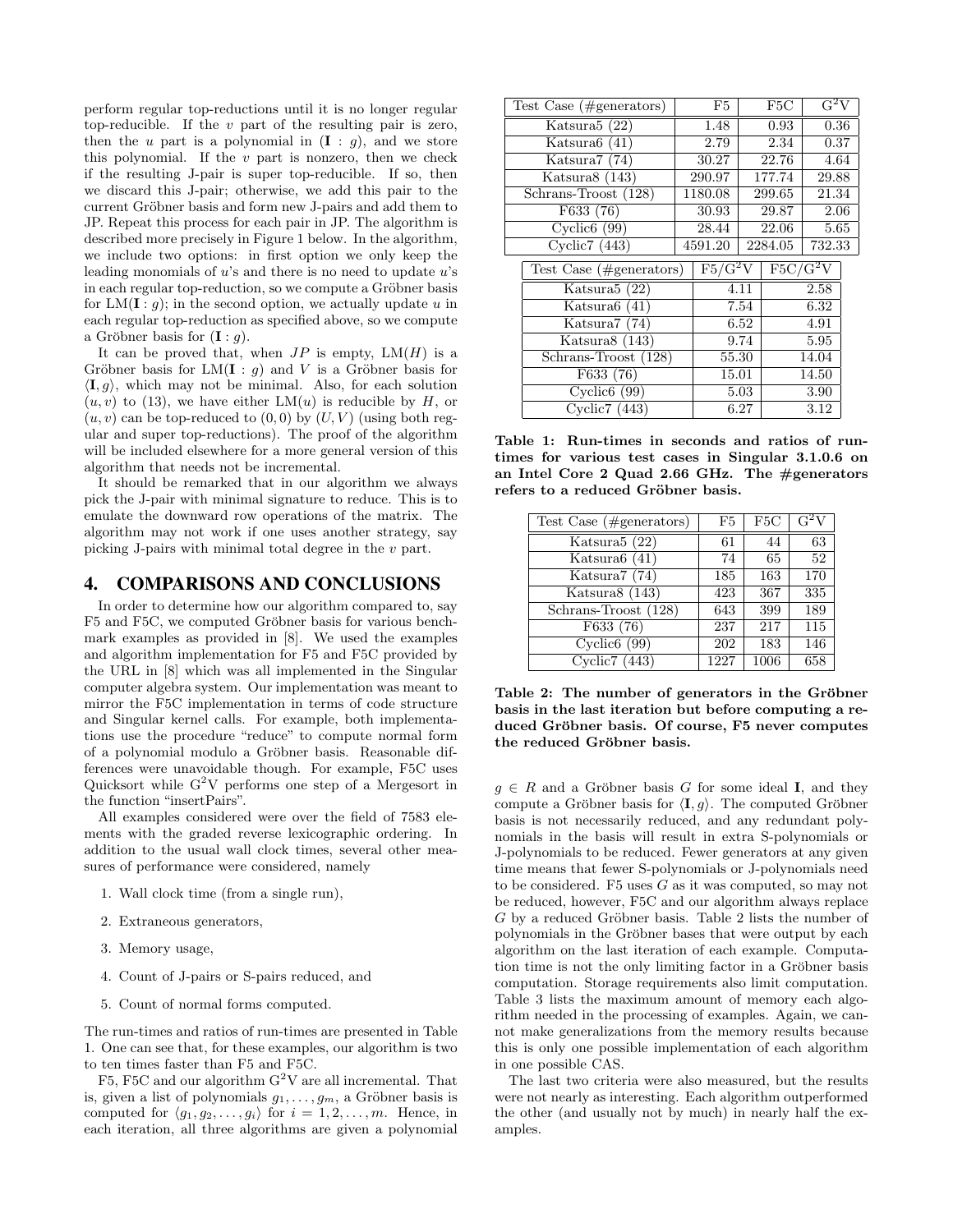| Input:     | $G = [f_1, f_2, \ldots, f_m]$ , a Gröbner basis for an ideal <b>I</b> , and                                                   |
|------------|-------------------------------------------------------------------------------------------------------------------------------|
|            | q a polynomial.                                                                                                               |
| Output:    | A Gröbner basis for $\langle \mathbf{I}, g \rangle$ , and a Gröbner basis for LM $(\mathbf{I}: g)$ or for $(\mathbf{I}: g)$ . |
| Variables: | U a list of monomials for $LM(u)$ or of polynomials for u;                                                                    |
|            | V a list of polynomials for $v$ ;                                                                                             |
|            | H a list for LM $(u)$ or u so that $u \in (\mathbf{I}:q)$ found so far,                                                       |
|            | JP a list of pairs $(t, i)$ , where t is a monomial so that $t(u_i, v_i)$                                                     |
|            | is the J-pair of $(u_i, v_i)$ and $(u_j, v_j)$ for some $j \neq i$ .                                                          |
|            | We shall refer $(t, i)$ as the J-pair of $(u_i, v_i)$ and $(u_j, v_j)$ .                                                      |
| Step 0.    | $U = [0, , 0]$ with length m, and $V = [f_1, , f_m]$                                                                          |
|            | (so that $(u_i, v_i) = (0, f_i), 1 \leq i \leq m$ );                                                                          |
|            | $H = [LM(f_1), LM(f_2), , LM(f_m)]$ or $H = [f_1, f_2, , f_m];$                                                               |
|            | Compute $v = \text{Normal}(g, G);$                                                                                            |
|            | If $v = 0$ , then append 1 to H and return V and H (stop the algorithm);                                                      |
|            | else append 1 to $U$ and $v$ to $V$ ;                                                                                         |
|            | $JP = [ \, ]$ , an empty list;                                                                                                |
|            | For each $1 \leq i \leq m$ ,                                                                                                  |
|            | compute the J-pair of the two pairs $(u_{m+1}, v_{m+1}) = (1, v)$                                                             |
|            | and $(u_i, v_i) = (0, f_i)$ , such a <i>J</i> -pair must be of the form $(t_i, m + 1)$ ,                                      |
|            | insert $(t_i, m+1)$ into JP whenever $t_i$ is not reducible by H.                                                             |
|            | (store only one J-pair for each distinct J-signature).                                                                        |
| Step 1.    | Take a minimal (in signature) pair $(t, i)$ from $JP$ , and delete it from $JP$ .                                             |
| Step 2.    | Reduce the pair $t(u_i, v_i)$ repeatedly by the pairs in $(U, V)$ , using regular top-                                        |
|            | reductions, say to get $(u, v)$ , which is not regular top-reducible.                                                         |
| Step 3a.   | If $v = 0$ , then append LM(u) or u to H and delete every J-pair $(t, \ell)$ in JP                                            |
|            | whose signature $tLM(u_\ell)$ is divisible by $LM(u)$ .                                                                       |
| Step 3b.   | If $v \neq 0$ and $(u, v)$ is super top-reducible by some pair $(u_j, v_j)$ in $(U, V)$ , then                                |
|            | discard the pair $(t, i)$ .                                                                                                   |
| Step 3c.   | Otherwise,                                                                                                                    |
|            | append $u$ to $U$ and $v$ to $V$ ,                                                                                            |
|            | form new J-pairs of $(u, v)$ and $(u_j, v_j)$ , $1 \leq j \leq #U - 1$ , and                                                  |
|            | insert into $JP$ all such J-pairs whose signature are not reducible by $H$                                                    |
|            | (store only one J-pair for each distinct J-signature).                                                                        |
| Step 4.    | While JP is not empty, go to step 1.                                                                                          |
| Return:    | V and $H$ .                                                                                                                   |



| Test Case $(\# \text{generators})$ | F5     | F <sub>5</sub> C | $G^2V$ |
|------------------------------------|--------|------------------|--------|
| Katsura $5(22)$                    | 1359   | 828              | 1255   |
| Katsura $6(41)$                    | 1955   | 1409             | 1254   |
| Katsura $7(74)$                    | 8280   | 4600             | 5369   |
| Katsura8 (143)                     | 40578  | 20232            | 20252  |
| Schrans-Troost (128)               | 130318 | 50566            | 32517  |
| F633(76)                           | 3144   | 2720             | 2824   |
| Cyclic6(99)                        | 2749   | 2280             | 1789   |
| Cyclic $7(443)$                    | 48208  | 23292            | 24596  |

Table 3: The maximum amount of memory (in KiB) Singular 3.1.0.6 used from startup to the conclusion of the Gröbner basis computation. Memory amounts obtained with "memory $(2)$ ;".

In conclusion, we presented a precise relationship among the degrees of the ideals **I**,  $\langle$ **I**,  $g$  $\rangle$  and (**I** : *g*), and a connection between the Gröbner bases of  $\langle \mathbf{I}, g \rangle$  and  $(\mathbf{I} : g)$ . This allowed us to design a new algorithm, which is conceptually simpler and yet more efficient than F5 and F5C.

## 5. REFERENCES

- [1] B. BUCHBERGER, Ein Algorithmus zum Auffinden der Basiselemente des Restklassenringes nach einem nulldimensionalen Polynomideal, PhD thesis, Innsbruck, 1965.
- [2] B. BUCHBERGER, "A Criterion for Detecting Unnecessary Reductions in the Construction of Gröbner Basis," In Proc. EUROSAM 79 (1979), vol. 72 of Lect. Notes in Comp. Sci., Springer Verlag, 3–21.
- [3] B. BUCHBERGER, "Gröbner Bases: an Algorithmic Method in Polynomial Ideal Theory," In Recent trends in multidimensional system theory, Ed. Bose, 1985.
- [4] J. Buchmann, D. Cabarcas, J. Ding, M. S. E. Mohamed, "Flexible Partial Enlargement to Accelerate Grobner Basis Computation over F2," AFRICACRYPT 2010, May 03-06, 2010, Stellenbosch, South Africa, to be published in LNCS by Springer